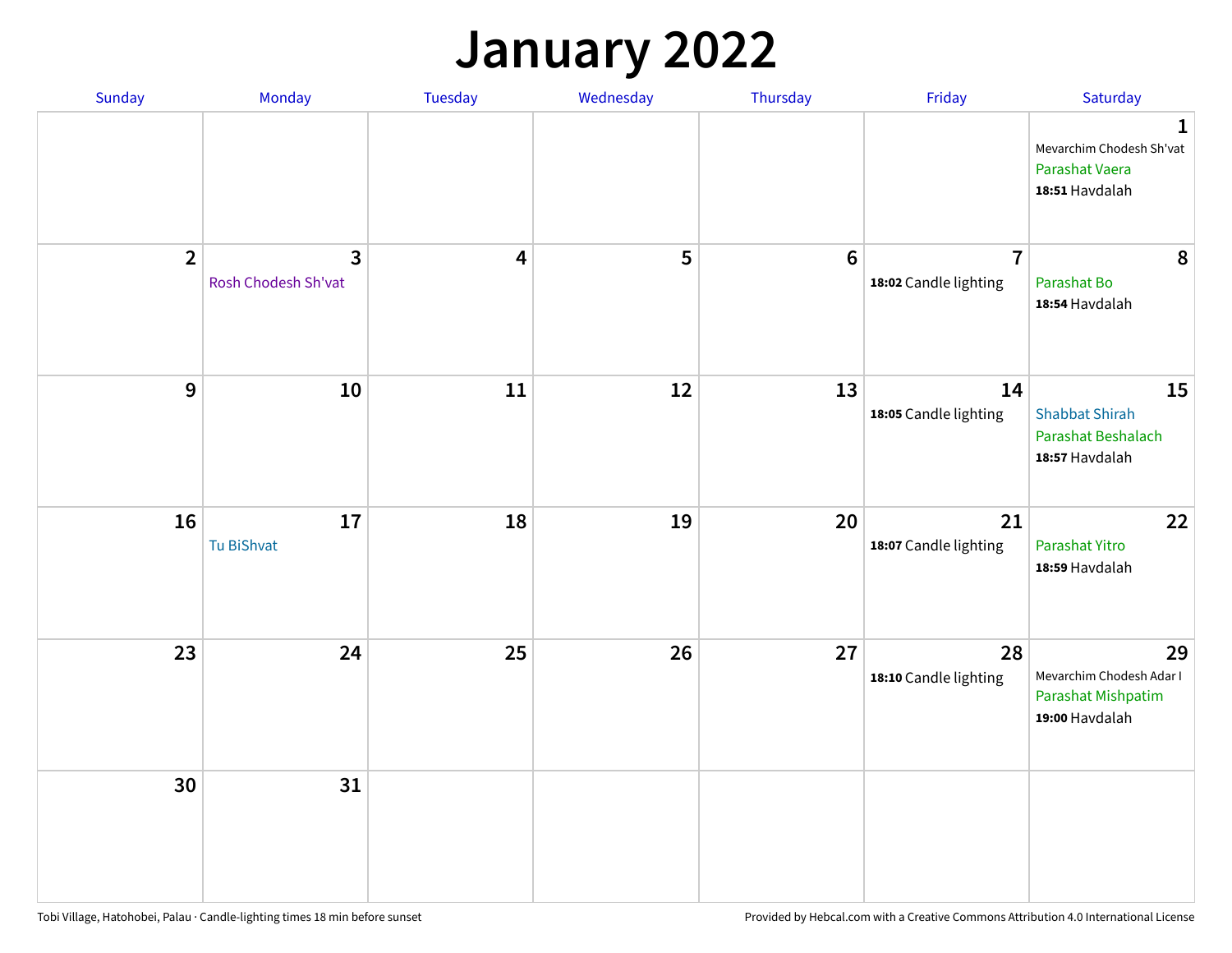# **February 2022**

| Sunday | Monday                  | <b>Tuesday</b>                      | Wednesday                                      | Thursday | Friday                                           | Saturday                                                                                          |
|--------|-------------------------|-------------------------------------|------------------------------------------------|----------|--------------------------------------------------|---------------------------------------------------------------------------------------------------|
|        |                         | $\mathbf{1}$<br>Rosh Chodesh Adar I | $\overline{\mathbf{2}}$<br>Rosh Chodesh Adar I | 3        | $\overline{\mathbf{4}}$<br>18:11 Candle lighting | 5<br>Parashat Terumah<br>19:01 Havdalah                                                           |
| $6\,$  | $\overline{\mathbf{7}}$ | 8                                   | 9                                              | 10       | 11<br>18:12 Candle lighting                      | 12<br>Parashat Tetzaveh<br>19:02 Havdalah                                                         |
| 13     | 14                      | 15<br><b>Purim Katan</b>            | 16                                             | 17       | 18<br>18:12 Candle lighting                      | 19<br>Parashat Ki Tisa<br>19:02 Havdalah                                                          |
| 20     | 21                      | 22                                  | 23                                             | 24       | 25<br>18:12 Candle lighting                      | 26<br><b>Shabbat Shekalim</b><br>Mevarchim Chodesh Adar II<br>Parashat Vayakhel<br>19:01 Havdalah |
| 27     | 28                      |                                     |                                                |          |                                                  |                                                                                                   |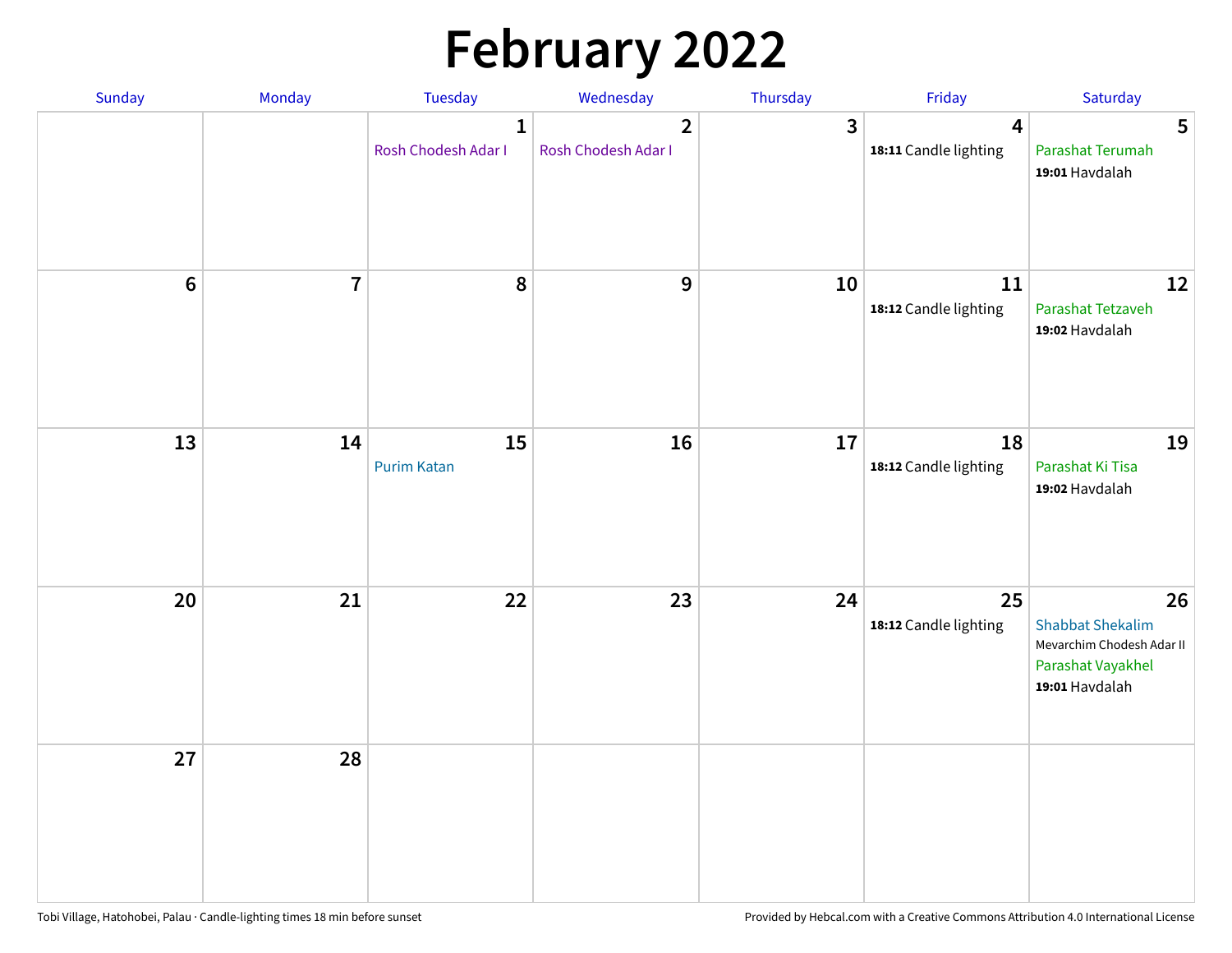## **March 2022**

| Sunday         | Monday         | Tuesday      | Wednesday                                                                                | Thursday                  | Friday                                              | Saturday                                                                                   |
|----------------|----------------|--------------|------------------------------------------------------------------------------------------|---------------------------|-----------------------------------------------------|--------------------------------------------------------------------------------------------|
|                |                | $\mathbf{1}$ | $\overline{2}$                                                                           | 3<br>Rosh Chodesh Adar II | 4<br>Rosh Chodesh Adar II<br>18:11 Candle lighting  | 5<br>Parashat Pekudei<br>19:00 Havdalah                                                    |
| $6\phantom{1}$ | $\overline{7}$ | 8            | $9$                                                                                      | 10                        | 11<br>18:10 Candle lighting                         | 12<br><b>Shabbat Zachor</b><br>Parashat Vayikra<br>18:59 Havdalah                          |
| 13             | 14             | 15           | 16<br>05:21 Fast begins<br><b>Ta'anit Esther</b><br>18:52 Fast ends<br><b>Erev Purim</b> | 17<br>Purim               | 18<br><b>Shushan Purim</b><br>18:08 Candle lighting | 19<br>Parashat Tzav<br>18:57 Havdalah                                                      |
| 20             | 21             | 22           | 23                                                                                       | 24                        | 25<br>18:07 Candle lighting                         | 26<br><b>Shabbat Parah</b><br>Mevarchim Chodesh Nisan<br>Parashat Shmini<br>18:56 Havdalah |
| 27             | 28             | 29           | 30                                                                                       | 31                        |                                                     |                                                                                            |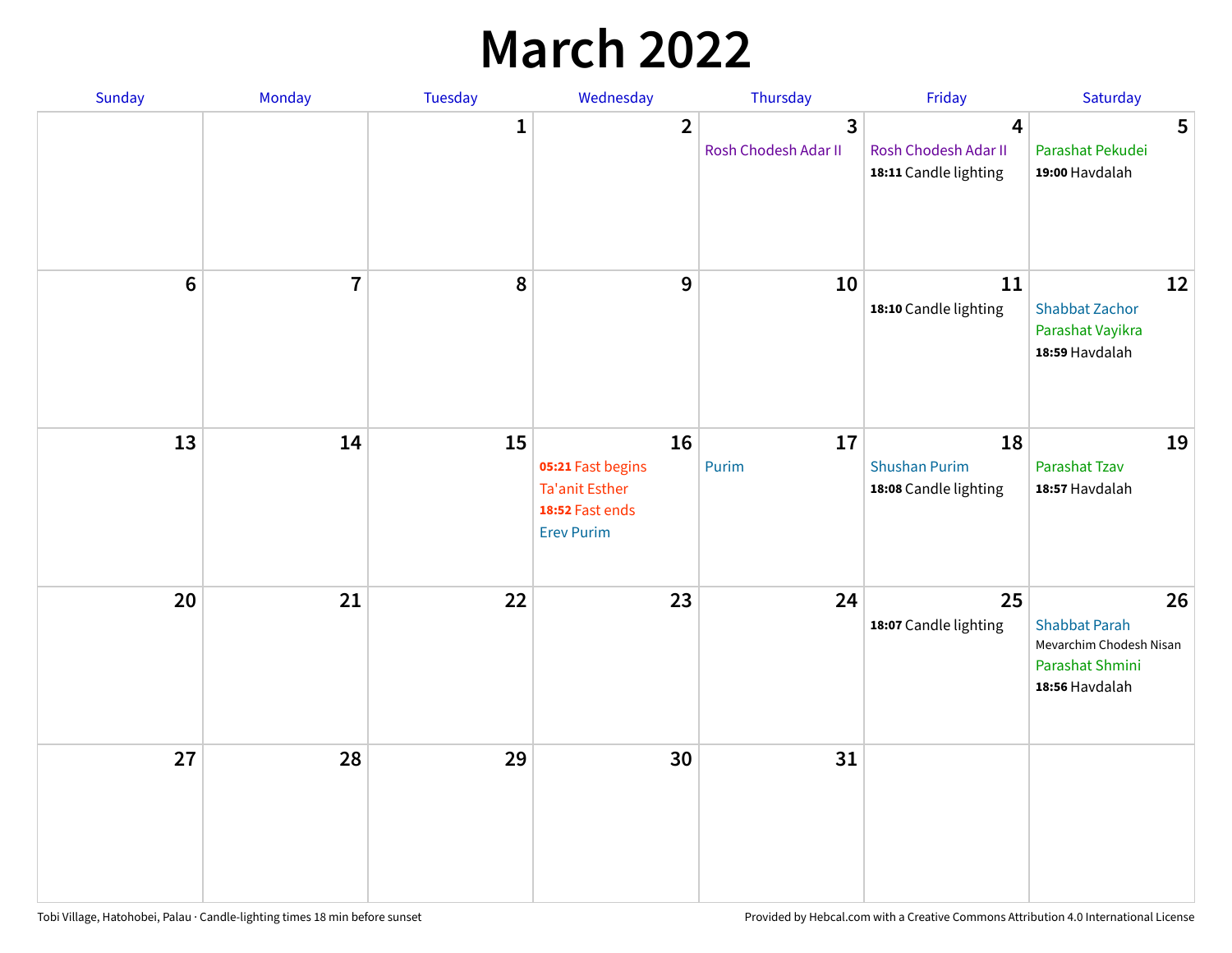## **April 2022**

| Sunday                                   | Monday                  | <b>Tuesday</b>         | Wednesday             | Thursday                                        | Friday                                                                                            | Saturday                                                                                                                     |
|------------------------------------------|-------------------------|------------------------|-----------------------|-------------------------------------------------|---------------------------------------------------------------------------------------------------|------------------------------------------------------------------------------------------------------------------------------|
|                                          |                         |                        |                       |                                                 | $\mathbf 1$<br>18:05 Candle lighting                                                              | $\overline{\mathbf{2}}$<br><b>Shabbat HaChodesh</b><br><b>Rosh Chodesh Nisan</b><br><b>Parashat Tazria</b><br>18:54 Havdalah |
| 3                                        | $\overline{\mathbf{4}}$ | 5                      | $6\phantom{1}6$       | $\overline{7}$                                  | 8<br>18:04 Candle lighting                                                                        | 9<br><b>Shabbat HaGadol</b><br>Parashat Metzora<br>18:53 Havdalah                                                            |
| 10                                       | 11<br>Yom HaAliyah      | 12                     | 13                    | 14                                              | 15<br>05:09 Fast begins<br><b>Ta'anit Bechorot</b><br><b>Erev Pesach</b><br>18:03 Candle lighting | 16<br>Pesach I<br>18:52 Candle lighting                                                                                      |
| 17<br><b>Pesach II</b><br>18:52 Havdalah | 18<br>Pesach III (CH"M) | 19<br>Pesach IV (CH"M) | 20<br>Pesach V (CH"M) | 21<br>Pesach VI (CH"M)<br>18:02 Candle lighting | 22<br><b>Pesach VII</b><br>18:02 Candle lighting                                                  | 23<br><b>Pesach VIII</b><br>18:51 Havdalah                                                                                   |
| 24                                       | 25                      | 26                     | 27                    | 28<br>Yom HaShoah                               | 29<br>18:01 Candle lighting                                                                       | 30<br>Mevarchim Chodesh Iyyar<br>Parashat Achrei Mot<br>18:51 Havdalah                                                       |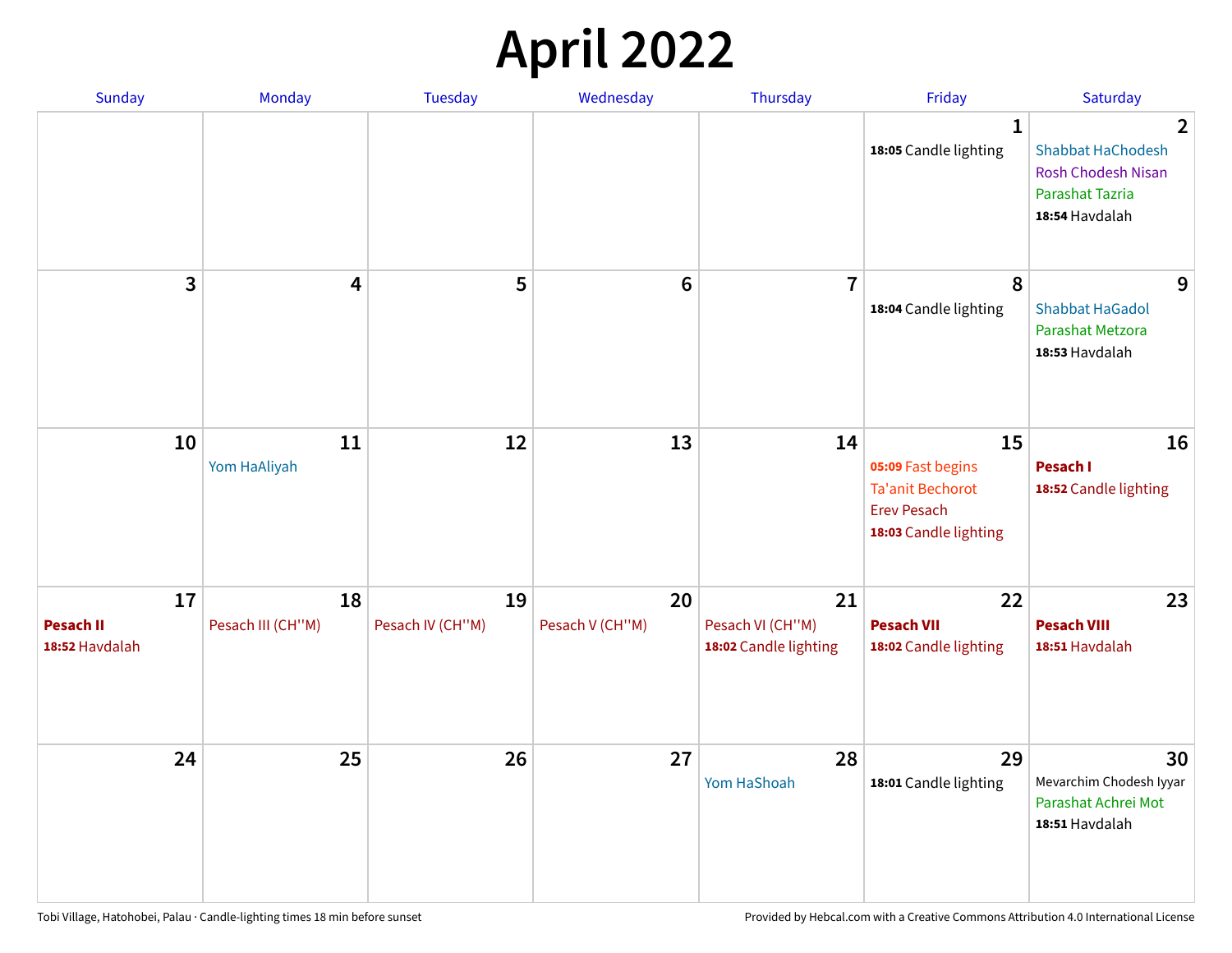## **May 2022**

| Sunday                  | Monday                               | Tuesday                         | Wednesday          | Thursday            | Friday                                  | Saturday                                                               |
|-------------------------|--------------------------------------|---------------------------------|--------------------|---------------------|-----------------------------------------|------------------------------------------------------------------------|
| 1<br>Rosh Chodesh Iyyar | $\overline{2}$<br>Rosh Chodesh Iyyar | 3                               | 4<br>Yom HaZikaron | 5<br>Yom HaAtzma'ut | $6\phantom{1}$<br>18:01 Candle lighting | $\overline{7}$<br>Parashat Kedoshim<br>18:51 Havdalah                  |
| $\pmb{8}$               | $\mathbf{9}$                         | 10                              | 11                 | 12                  | 13<br>18:01 Candle lighting             | 14<br><b>Parashat Emor</b><br>18:52 Havdalah                           |
| 15<br>Pesach Sheni      | 16                                   | 17                              | 18                 | 19<br>Lag BaOmer    | 20<br>18:01 Candle lighting             | 21<br>Parashat Behar<br>18:53 Havdalah                                 |
| 22                      | 23                                   | 24                              | 25                 | 26                  | 27<br>18:02 Candle lighting             | 28<br>Mevarchim Chodesh Sivan<br>Parashat Bechukotai<br>18:54 Havdalah |
| 29<br>Yom Yerushalayim  | 30                                   | 31<br><b>Rosh Chodesh Sivan</b> |                    |                     |                                         |                                                                        |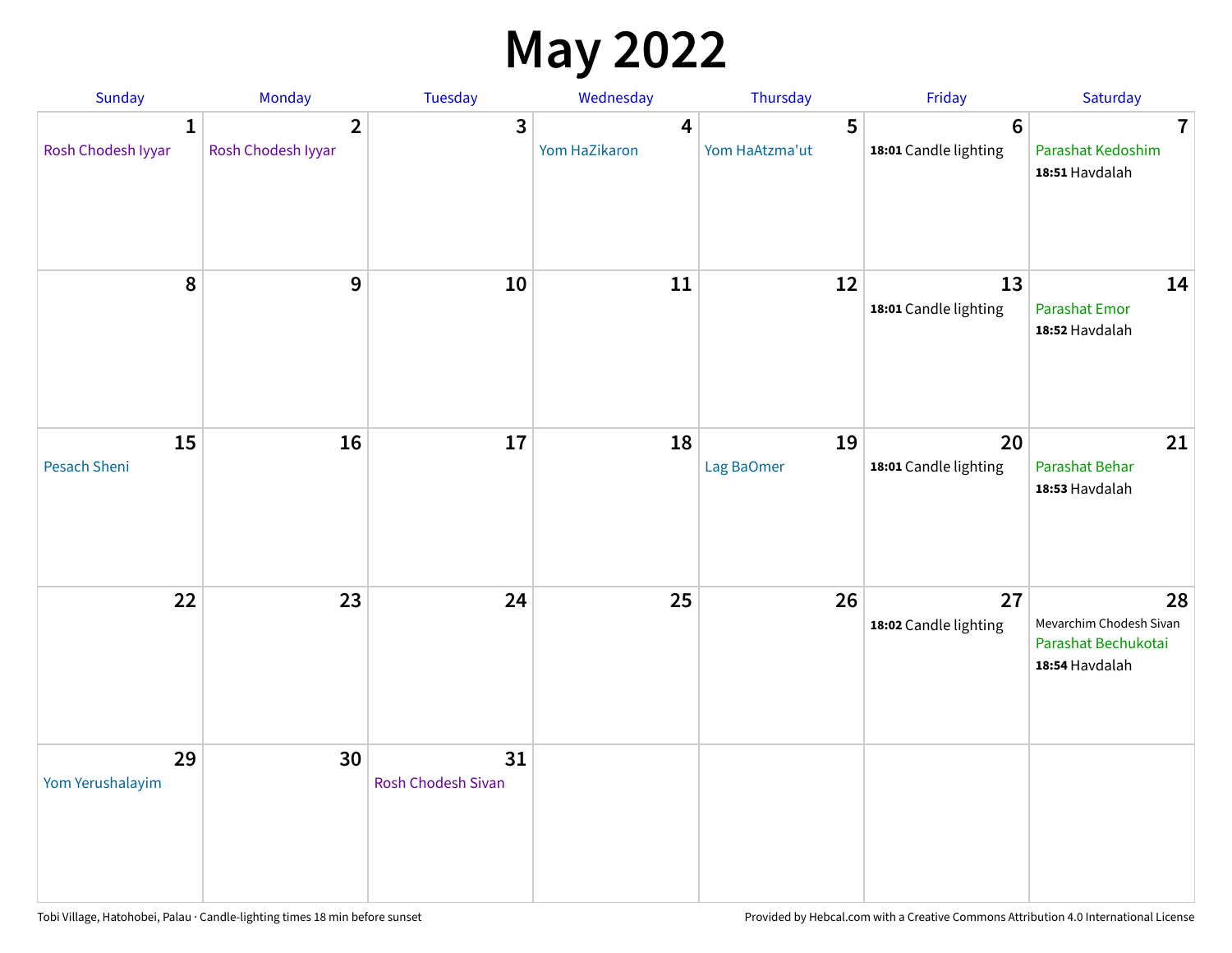#### **June 2022**

| Sunday                                         | Monday                                                 | Tuesday        | Wednesday                       | Thursday                        | Friday                      | Saturday                                                               |
|------------------------------------------------|--------------------------------------------------------|----------------|---------------------------------|---------------------------------|-----------------------------|------------------------------------------------------------------------|
|                                                |                                                        |                | 1                               | $\overline{2}$                  | 3<br>18:04 Candle lighting  | 4<br><b>Erev Shavuot</b><br>Parashat Bamidbar<br>18:56 Candle lighting |
| 5<br><b>Shavuot I</b><br>18:56 Candle lighting | $6\phantom{1}6$<br><b>Shavuot II</b><br>18:56 Havdalah | $\overline{7}$ | 8                               | 9                               | 10<br>18:05 Candle lighting | 11<br><b>Parashat Nasso</b><br>18:57 Havdalah                          |
| 12                                             | 13                                                     | 14             | 15                              | 16                              | 17<br>18:07 Candle lighting | 18<br>Parashat Beha'alotcha<br>18:59 Havdalah                          |
| 19                                             | 20                                                     | 21             | 22                              | 23                              | 24<br>18:08 Candle lighting | 25<br>Mevarchim Chodesh Tamuz<br>Parashat Sh'lach<br>19:01 Havdalah    |
| 26                                             | 27                                                     | 28             | 29<br><b>Rosh Chodesh Tamuz</b> | 30<br><b>Rosh Chodesh Tamuz</b> |                             |                                                                        |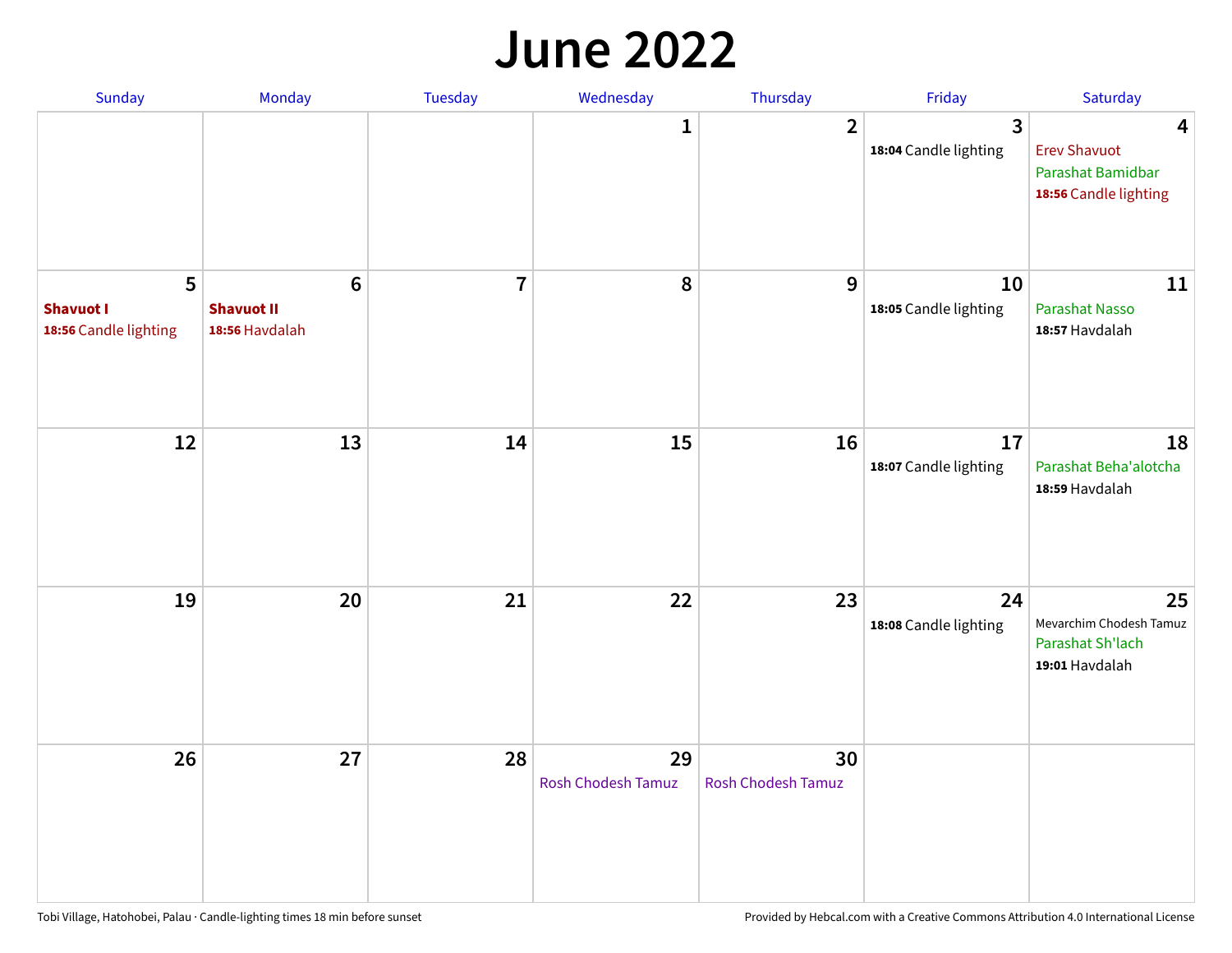## **July 2022**

| Sunday                                                           | Monday                  | Tuesday | Wednesday | Thursday       | Friday                                         | Saturday                                                                |
|------------------------------------------------------------------|-------------------------|---------|-----------|----------------|------------------------------------------------|-------------------------------------------------------------------------|
|                                                                  |                         |         |           |                | $\mathbf{1}$<br>18:10 Candle lighting          | $\overline{2}$<br>Parashat Korach<br>19:02 Havdalah                     |
| $\mathbf{3}$                                                     | $\overline{\mathbf{4}}$ | 5       | $\bf 6$   | $\overline{7}$ | $\pmb{8}$<br>18:11 Candle lighting             | 9<br>Parashat Chukat<br>19:03 Havdalah                                  |
| 10                                                               | 11                      | 12      | 13        | 14             | 15<br>18:11 Candle lighting                    | 16<br><b>Parashat Balak</b><br>19:03 Havdalah                           |
| 17<br>05:08 Fast begins<br><b>Tzom Tammuz</b><br>18:57 Fast ends | 18                      | 19      | 20        | 21             | 22<br>18:11 Candle lighting                    | 23<br>Mevarchim Chodesh Av<br><b>Parashat Pinchas</b><br>19:03 Havdalah |
| 24                                                               | 25                      | 26      | 27        | 28             | 29<br>Rosh Chodesh Av<br>18:11 Candle lighting | 30<br>Parashat Matot-Masei<br>19:02 Havdalah                            |
| 31                                                               |                         |         |           |                |                                                |                                                                         |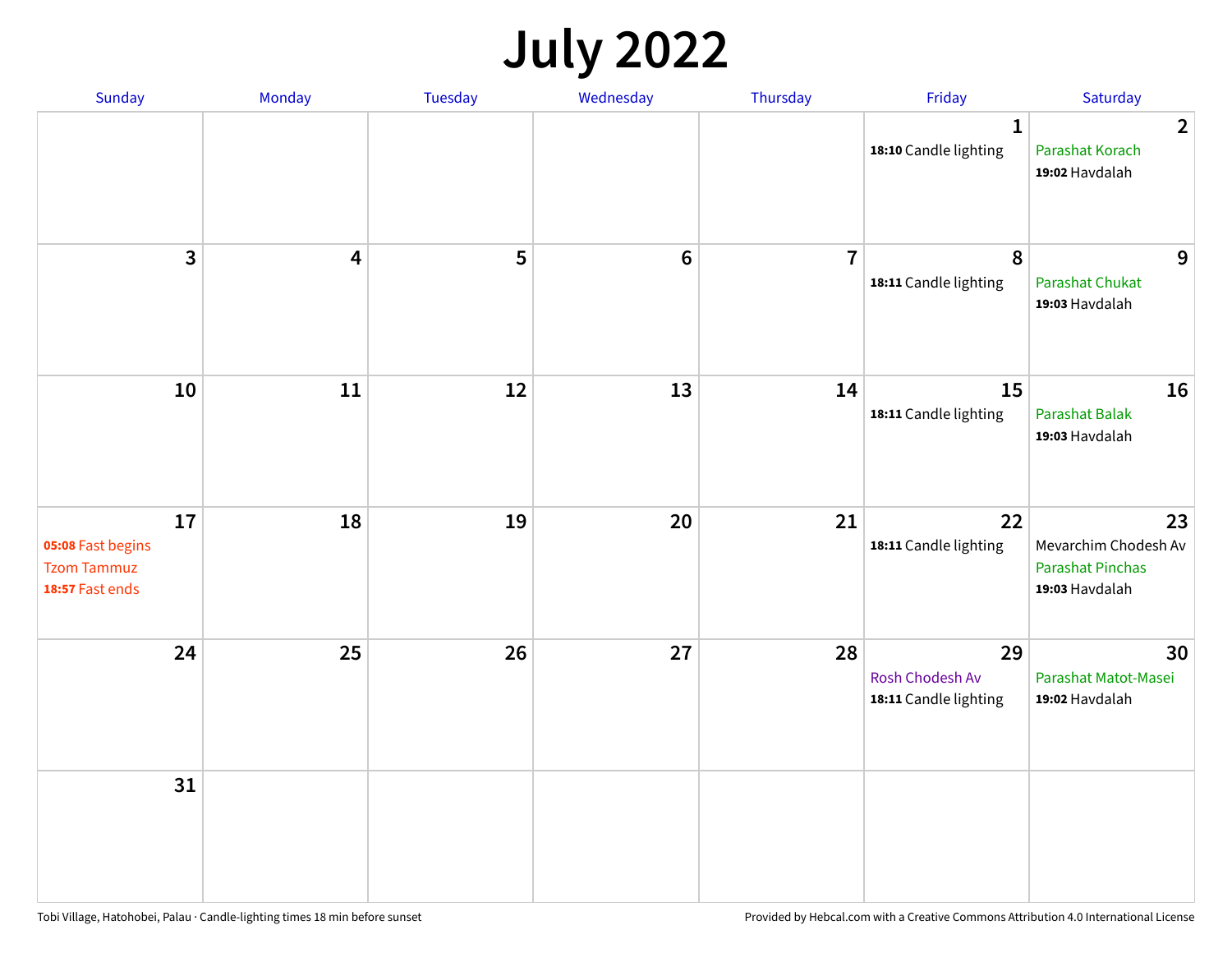## **August 2022**

| Sunday                                                      | Monday       | Tuesday      | Wednesday | Thursday | Friday                                 | Saturday                                                                                                                       |
|-------------------------------------------------------------|--------------|--------------|-----------|----------|----------------------------------------|--------------------------------------------------------------------------------------------------------------------------------|
|                                                             | $\mathbf{1}$ | $\mathbf{2}$ | 3         | 4        | 5<br>18:10 Candle lighting             | $6\phantom{1}6$<br><b>Shabbat Chazon</b><br>18:29 Fast begins<br>Erev Tish'a B'Av<br><b>Parashat Devarim</b><br>19:01 Havdalah |
| $\overline{7}$<br>Tish'a B'Av (observed)<br>18:54 Fast ends | 8            | 9            | 10        | 11       | 12<br>Tu B'Av<br>18:09 Candle lighting | 13<br><b>Shabbat Nachamu</b><br>Parashat Vaetchanan<br>18:59 Havdalah                                                          |
| 14                                                          | 15           | 16           | 17        | 18       | 19<br>18:07 Candle lighting            | 20<br>Mevarchim Chodesh Elul<br>Parashat Eikev<br>18:56 Havdalah                                                               |
| 21                                                          | 22           | 23           | 24        | 25       | 26<br>18:04 Candle lighting            | 27<br>Rosh Chodesh Elul<br>Parashat Re'eh<br>18:54 Havdalah                                                                    |
| 28<br>Rosh Hashana LaBehemot<br>Rosh Chodesh Elul           | 29           | 30           | 31        |          |                                        |                                                                                                                                |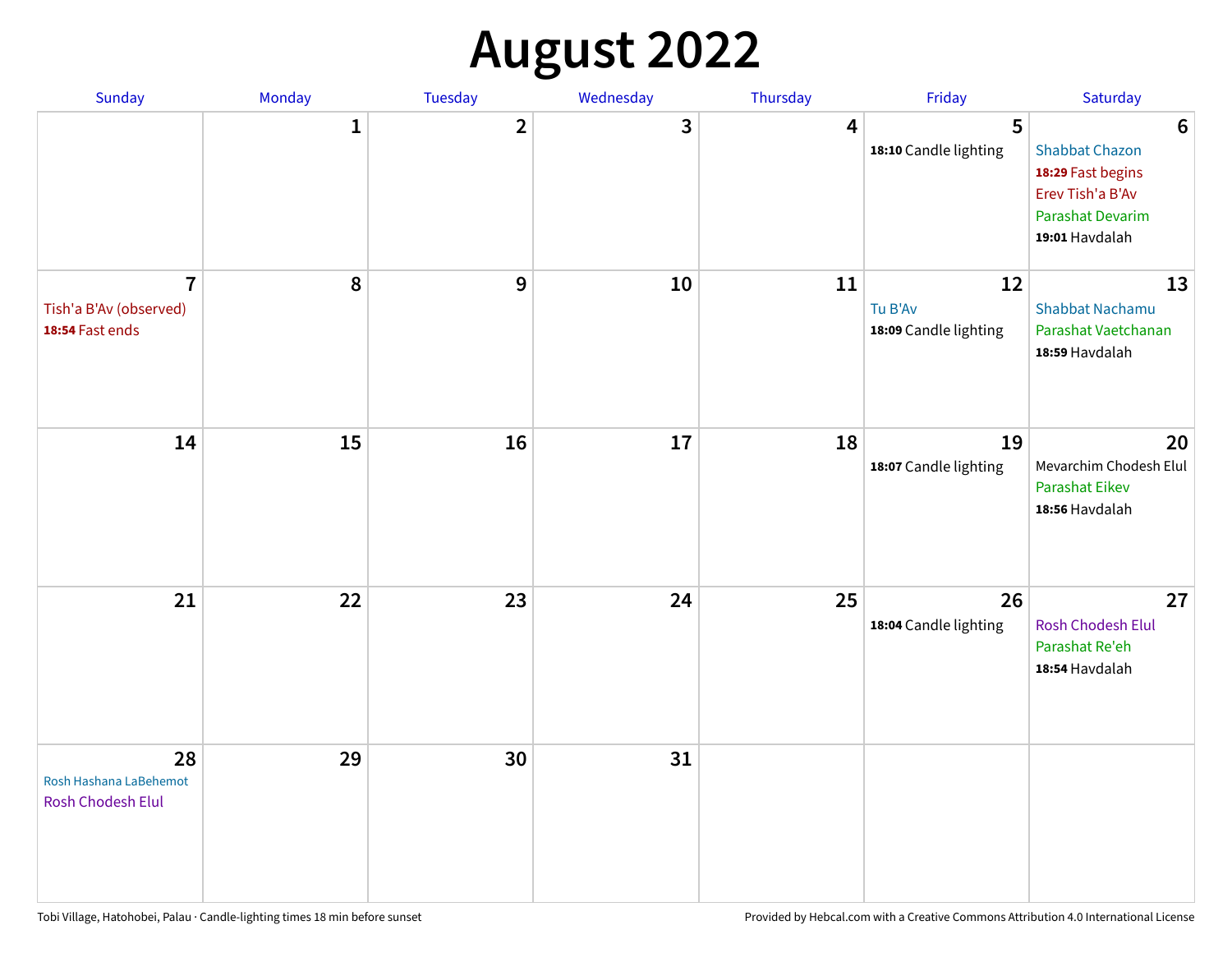## **September 2022**

| Sunday                                           | Monday                                           | Tuesday                                        | Wednesday                                                          | Thursday     | Friday                                  | Saturday                                                  |
|--------------------------------------------------|--------------------------------------------------|------------------------------------------------|--------------------------------------------------------------------|--------------|-----------------------------------------|-----------------------------------------------------------|
|                                                  |                                                  |                                                |                                                                    | $\mathbf{1}$ | $\overline{2}$<br>18:02 Candle lighting | 3<br><b>Parashat Shoftim</b><br>18:51 Havdalah            |
| $\overline{\mathbf{4}}$                          | 5                                                | $6\phantom{1}6$                                | $\overline{7}$                                                     | 8            | 9<br>17:59 Candle lighting              | 10<br>Parashat Ki Teitzei<br>18:48 Havdalah               |
| $11\,$                                           | 12                                               | 13                                             | 14                                                                 | 15           | 16<br>17:56 Candle lighting             | 17<br>Leil Selichot<br>Parashat Ki Tavo<br>18:45 Havdalah |
| 18                                               | 19                                               | 20                                             | 21                                                                 | 22           | 23<br>17:53 Candle lighting             | 24<br>Parashat Nitzavim<br>18:42 Havdalah                 |
| 25<br>Erev Rosh Hashana<br>17:52 Candle lighting | 26<br>Rosh Hashana 5783<br>18:41 Candle lighting | 27<br><b>Rosh Hashana II</b><br>18:40 Havdalah | 28<br>05:03 Fast begins<br><b>Tzom Gedaliah</b><br>18:34 Fast ends | 29           | 30<br>17:50 Candle lighting             |                                                           |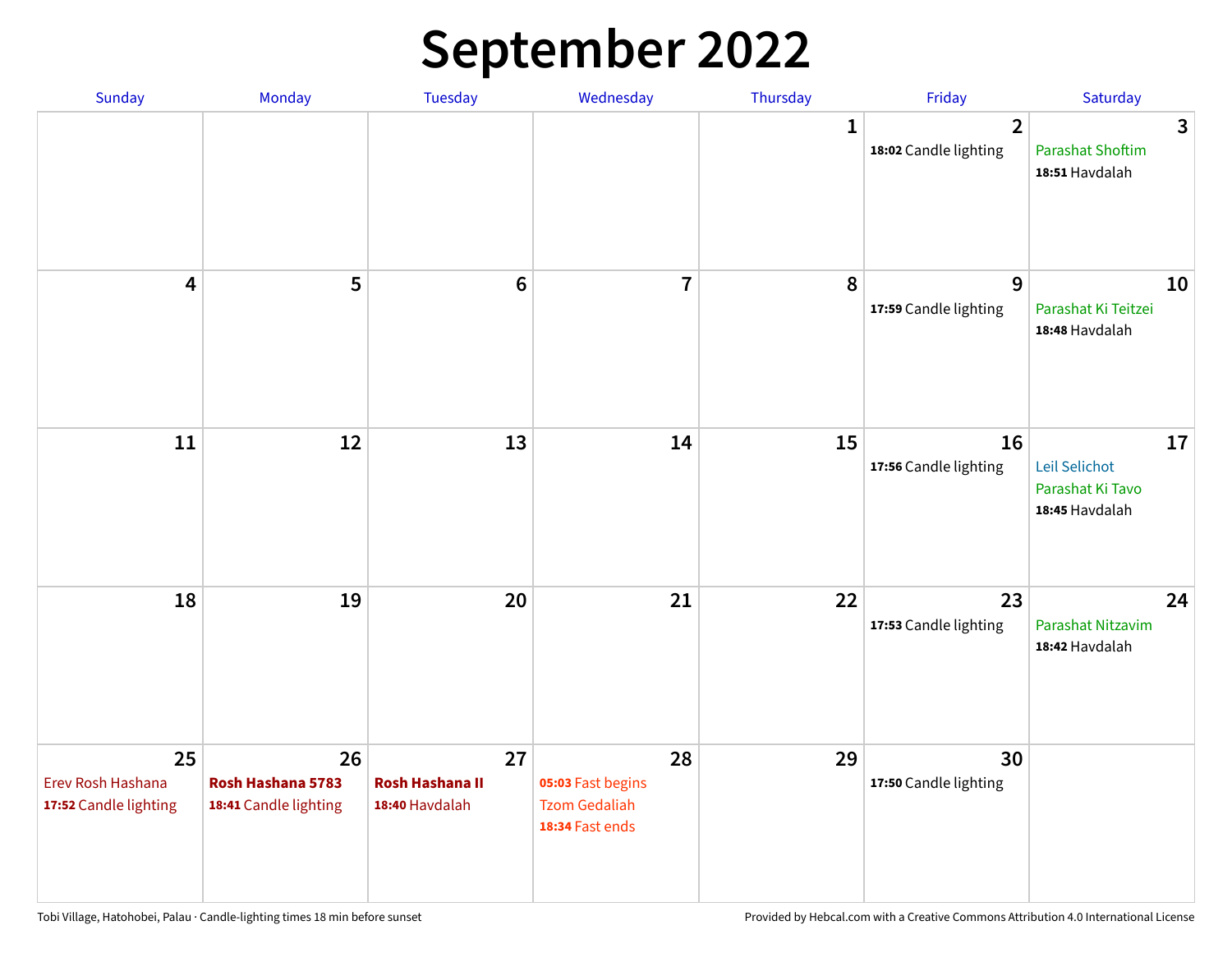## **October 2022**

| Sunday                                                   | Monday                                               | <b>Tuesday</b>                                                    | Wednesday                                | Thursday               | Friday                                         | Saturday                                                                       |
|----------------------------------------------------------|------------------------------------------------------|-------------------------------------------------------------------|------------------------------------------|------------------------|------------------------------------------------|--------------------------------------------------------------------------------|
|                                                          |                                                      |                                                                   |                                          |                        |                                                | $\mathbf 1$<br><b>Shabbat Shuva</b><br>Parashat Vayeilech<br>18:39 Havdalah    |
| $\overline{2}$                                           | $\mathbf{3}$                                         | $\overline{4}$<br><b>Erev Yom Kippur</b><br>17:48 Candle lighting | 5<br><b>Yom Kippur</b><br>18:37 Havdalah | 6                      | $\overline{7}$<br>17:47 Candle lighting        | 8<br>Parashat Ha'Azinu<br>18:36 Havdalah                                       |
| 9<br><b>Erev Sukkot</b><br>17:46 Candle lighting         | 10<br><b>Sukkot I</b><br>18:35 Candle lighting       | 11<br><b>Sukkot II</b><br>18:35 Havdalah                          | 12<br>Sukkot III (CH"M)                  | 13<br>Sukkot IV (CH"M) | 14<br>Sukkot V (CH"M)<br>17:45 Candle lighting | 15<br>Sukkot VI (CH"M)<br>18:34 Havdalah                                       |
| 16<br>Sukkot VII (Hoshana Raba)<br>17:44 Candle lighting | 17<br><b>Shmini Atzeret</b><br>18:33 Candle lighting | 18<br><b>Simchat Torah</b><br>18:33 Havdalah                      | 19                                       | 20                     | 21<br>17:43 Candle lighting                    | 22<br>Mevarchim Chodesh Cheshvan<br><b>Parashat Bereshit</b><br>18:32 Havdalah |
| 23                                                       | 24                                                   | 25<br>Rosh Chodesh Cheshvan                                       | 26<br>Rosh Chodesh Cheshvan              | 27                     | 28<br>17:41 Candle lighting                    | 29<br>Parashat Noach<br>18:31 Havdalah                                         |
| 30                                                       | 31                                                   |                                                                   |                                          |                        |                                                |                                                                                |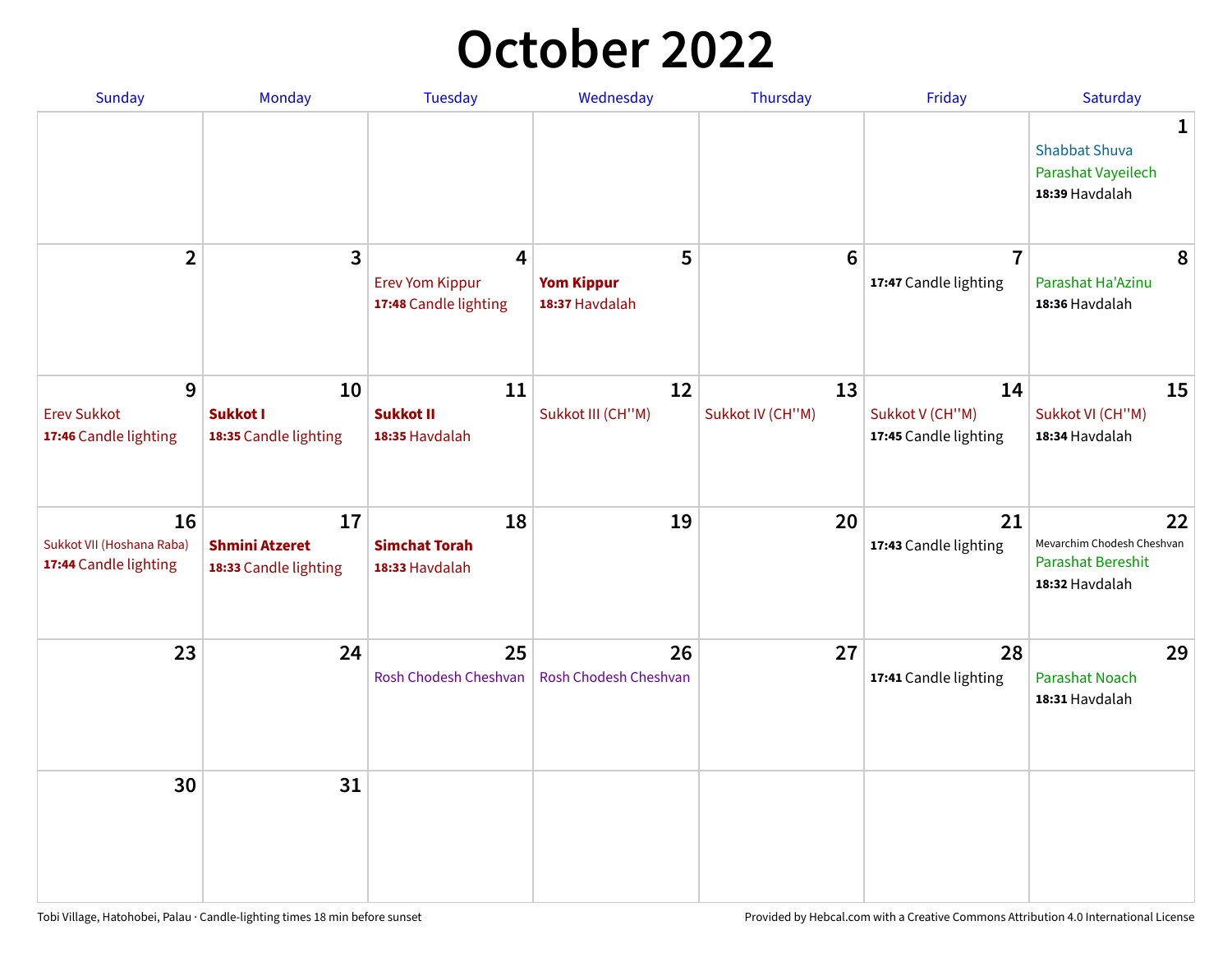### **November 2022**

| Sunday         | Monday                  | <b>Tuesday</b>                                 | Wednesday        | Thursday                  | Friday                                             | Saturday                                                                 |
|----------------|-------------------------|------------------------------------------------|------------------|---------------------------|----------------------------------------------------|--------------------------------------------------------------------------|
|                |                         | $\mathbf{1}$<br>Yom HaAliyah School Observance | $\overline{2}$   | $\mathbf{3}$              | $\overline{\mathbf{4}}$<br>17:41 Candle lighting   | 5<br>Parashat Lech-Lecha<br>18:31 Havdalah                               |
| $6\phantom{1}$ | $\overline{\mathbf{7}}$ | 8                                              | $\boldsymbol{9}$ | 10                        | 11<br>17:41 Candle lighting                        | 12<br>Parashat Vayera<br>18:31 Havdalah                                  |
| 13             | 14                      | 15                                             | 16               | 17                        | 18<br>17:41 Candle lighting                        | 19<br>Mevarchim Chodesh Kislev<br>Parashat Chayei Sara<br>18:33 Havdalah |
| 20             | 21                      | 22                                             | 23<br>Sigd       | 24<br>Rosh Chodesh Kislev | 25<br>Rosh Chodesh Kislev<br>17:43 Candle lighting | 26<br><b>Parashat Toldot</b><br>18:35 Havdalah                           |
| 27             | 28                      | 29                                             | 30               |                           |                                                    |                                                                          |